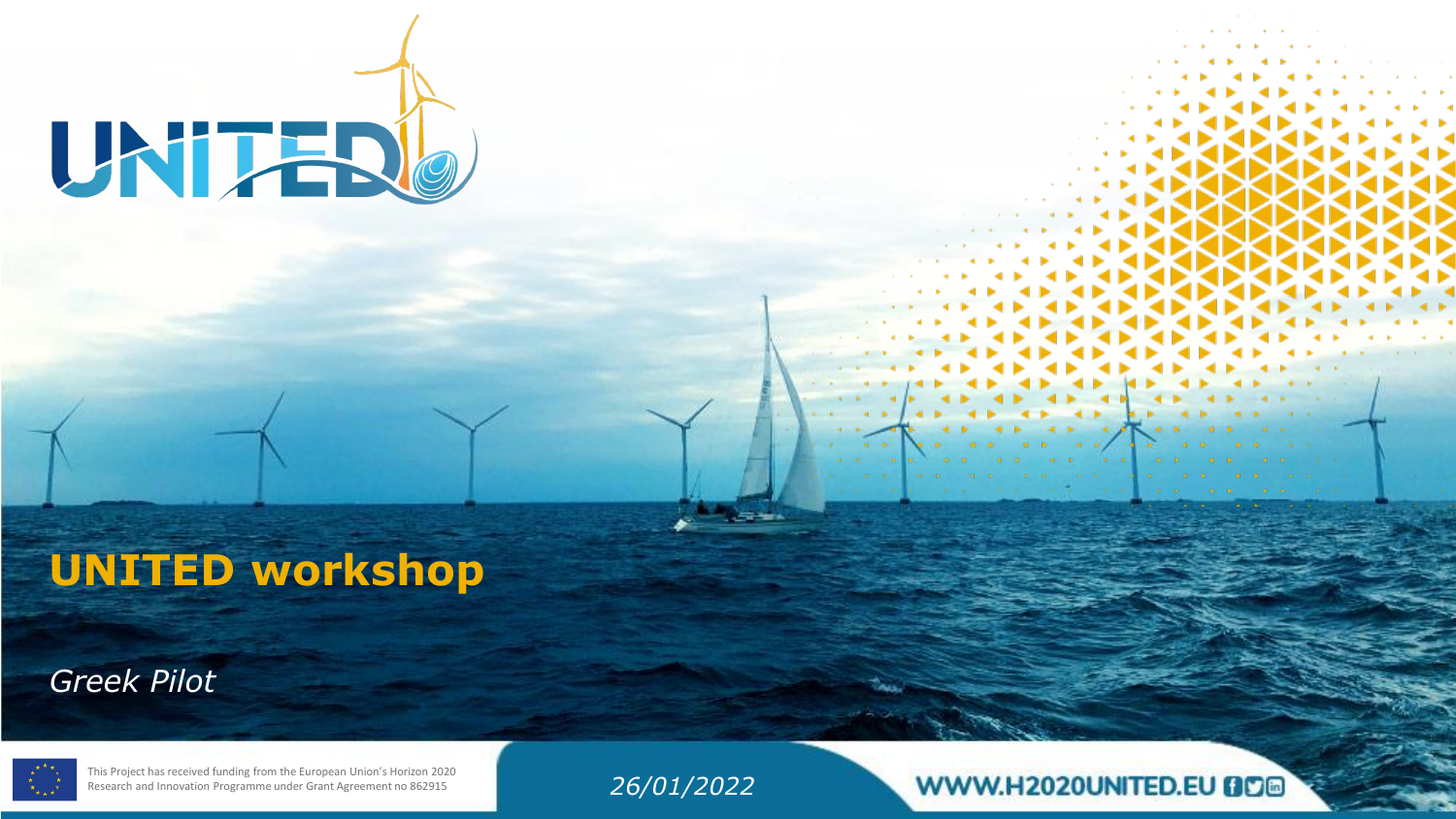## **Greek Pilot**

UNITE

#### *Greek multi-use pilot site*

The pilot is situated in the marine area near the islet "Patroklos", Sounio, Eastern Attika district, Greece. The pilot expands tourism activities (leisure scuba-diving) at the aquaculture site:

- **KASTELORIZO AQUACULTURE SA operates a fish-farming unit,**  on floating facilities. KASTELORIZO provides the aquaculture unit that shares the same marine space with the **touristic diving activities of Planet Blue SA.**
- The two companies perform a number of co-existence scenarios that are facilitated with the use of WINGS' monitoring and management platform, AQUAWINGS, that is deployed to ensure:
	- best multi-use of aquaculture and tourist activities
	- minimization of environmental impact





#### WWW.H2020UNITED.EU @D@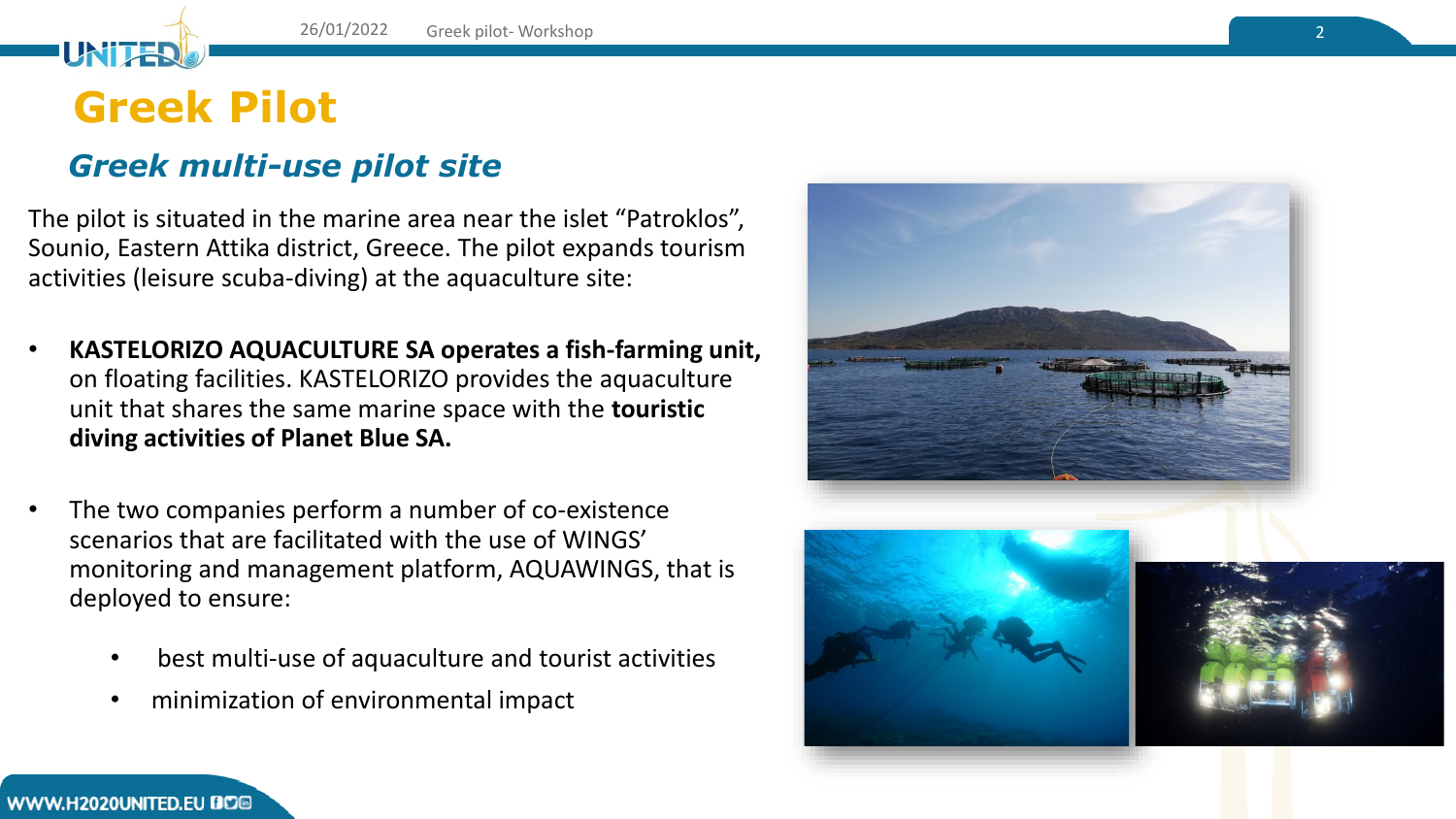# **Greek Pilot**

UNITE

### *Safety concepts*

- Both activities individually are fully covered by **private insurance** for their own activities
- Aquaculture site is also covered by the **Hellenic Agricultural Insurance Organization**
- Planet Blue iscovered for 5MM euros for a combined liability including professional, public, workers', employers' and pollution risks by Lloyds of London
- For environmental inspections and permits, the responsible carrier is the Hellenic Ministry of Agricultural Development and Food
- Health and safety of scuba-diving expeditions:

*Planet Blue is a certified provider of diving services with Bureau Veritas certification EN 14467, a standard outlining the requirements for equipment, risk assessment, and emergency provision to ensure that all activities are carried out safely.* 

• Also Planet Blue is certified for its **ISO 9001:2015 Management System** (Scuba training, recreational diving, scuba gear rental, filling of tanks), **ISO 14001:2015 Environmental Management** and **ISO 45001:2018 Occupational Health and Safety Management**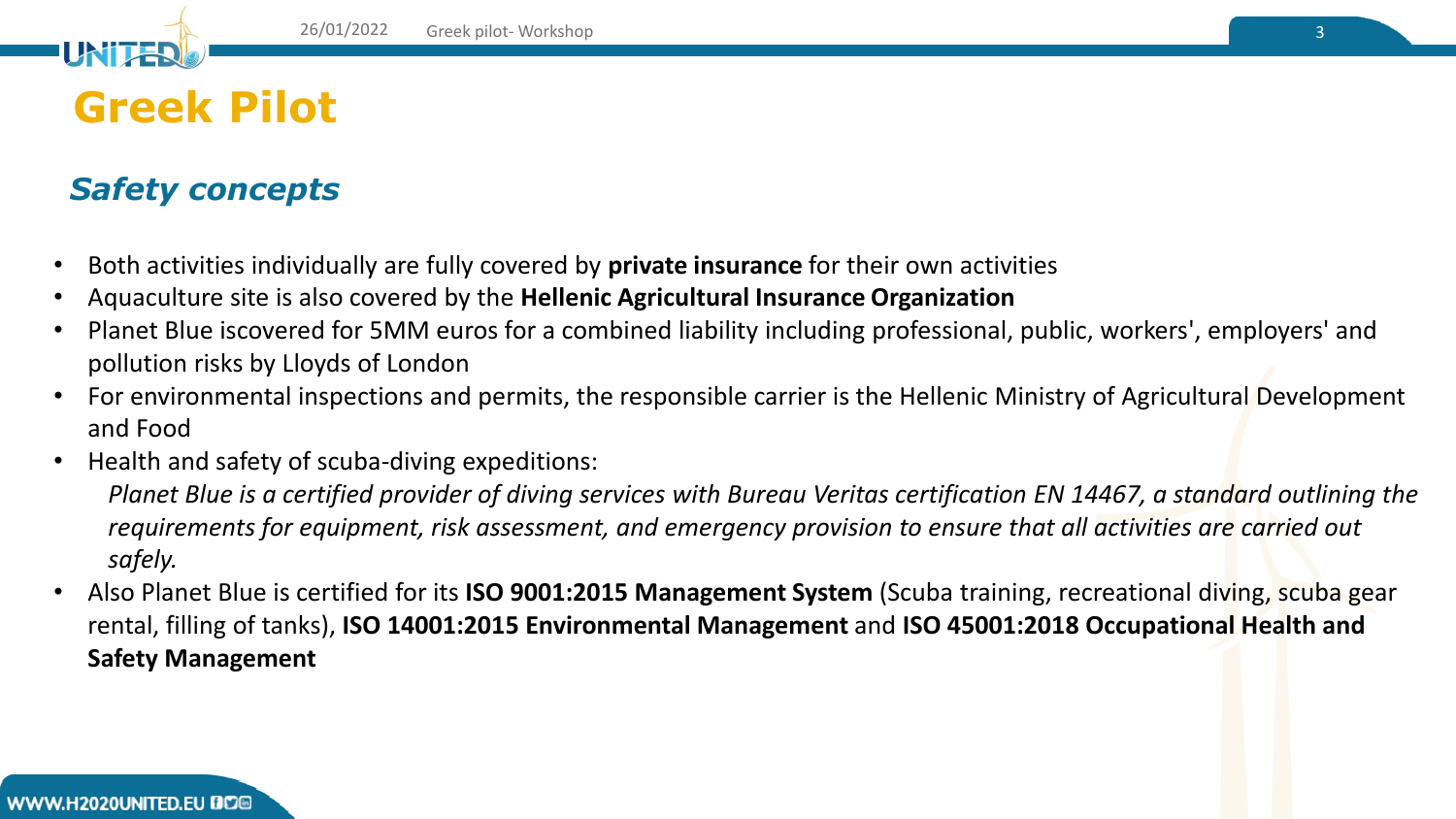## **Greek Pilot**

UNITE

#### *Main logistical steps and considerations during the pre-operational and operational phases*

Choice of ROVs according to :

- *- Reduced staff exposure to the dangers of diving*
- *Operation under any weather conditions day and night*
- *Ability to approach at great depths , small size, easily transferable*
- *High Flexibility*

The Blue Planet team is also comprised of:

*dependable, highly qualified and certified personnel for the ROVs operations in-house engineering team with certified, expert technicians, CRM and office support team*





WWW.H2020UNITED.EU BD®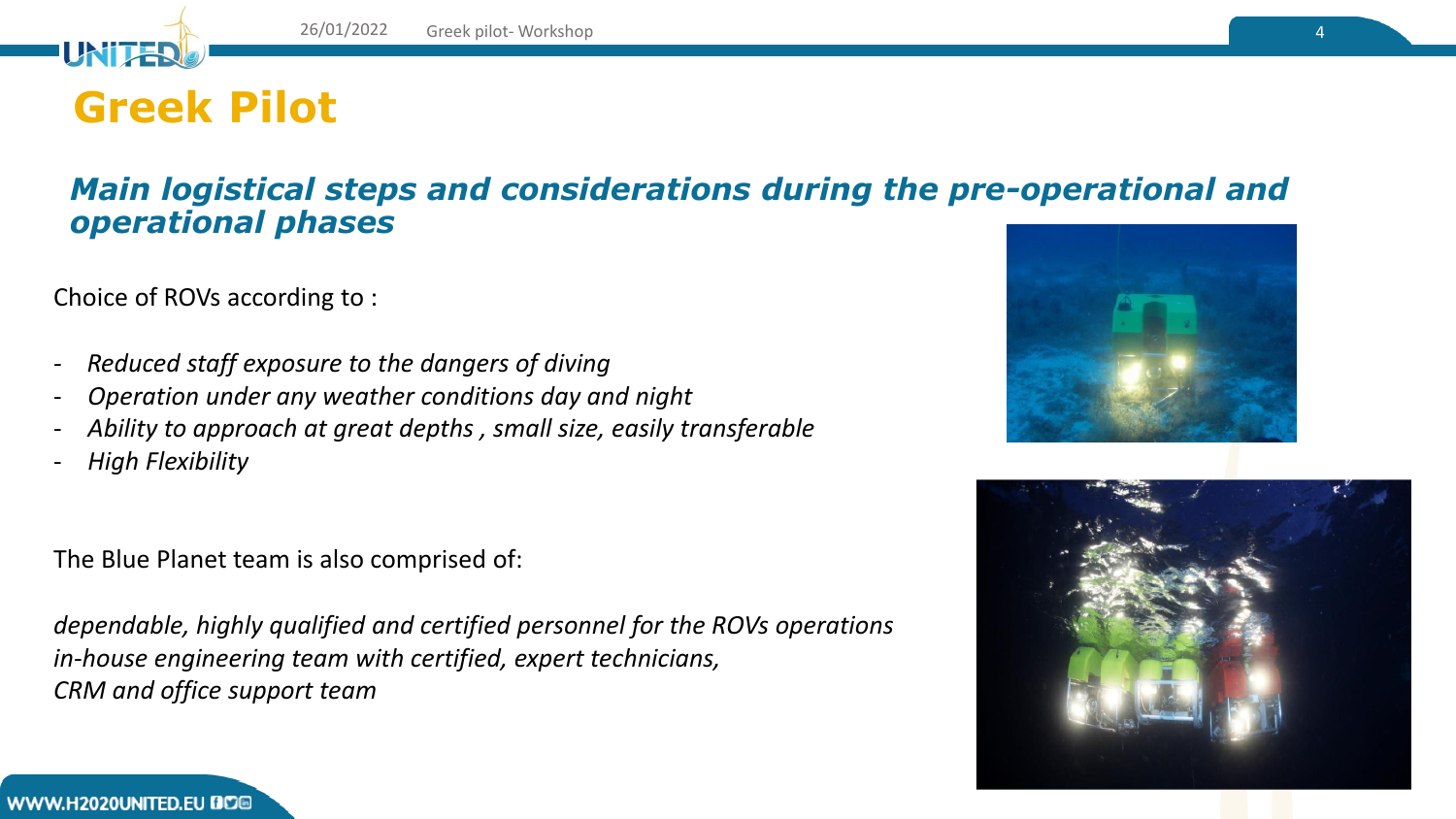

UNT

*Lessons learned*

- Wired connection between cameras and sensors with router to provide power and internet did not seem as a proper solution (operational vessels often cut the wire and aquaculture operators also turn off the power at times)
- Covid-19 pandemic brought a lot of issues for the provision of cameras and sensors from foreign countries